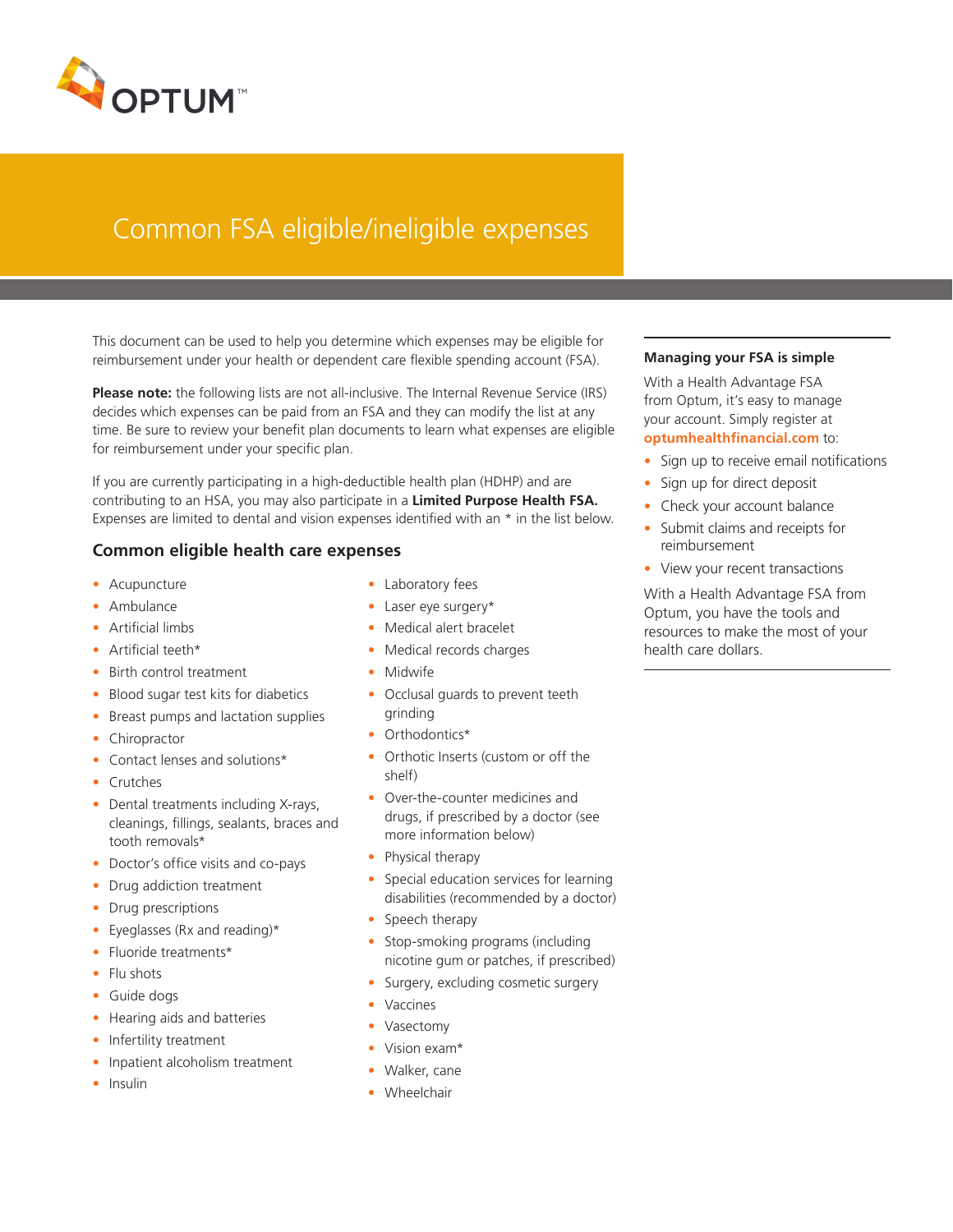# **Common over-the-counter (OTC) medicines (requiring a prescription)**

Over-the-counter (OTC) medicines and drugs may only be eligible for FSA reimbursement if you have a valid prescription. These include, but are not limited to:

- Acid controllers
- Acne medicine
- Aids for indigestion
- Allergy and sinus medicine
- Anti-diarrheal medicine
- Baby rash ointment
- Cold and flu medicine
- Eye drops\*
- Feminine antifungal or anti-itch products
- Hemorrhoid treatment

# **Common OTC supplies (not requiring a prescription)**

Many OTC medical supplies may be eligible for reimbursement from a health FSA, and no prescription is required. Examples include, but are not limited to:

- Bandages, adhesive or elastic
- Braces and supports
- Breast pump
- Blood pressure monitor
- Catheters
- Condoms
- Contact lens solution and supplies\*
- Cold packs/hot packs
- Crutches
- Denture adhesives\*
- Diagnostic tests and monitors (such as blood glucose monitors)
- Elastic bandages and wraps

• Laxatives or stool softeners

• Motion sickness medicines • Nasal sprays or drops

• Ointments for cuts, burns or rashes • Pain relievers, such as aspirin or

• Lice treatments

ibuprofen • Sleep aids

• Stomach remedies

- First-aid supplies
- Motion sickness wristbands
- Ostomy products
- Pregnancy test kits
- Sunscreen
- Thermometers
- Walkers, wheelchairs and canes

# **Services that may be eligible with a Letter of Medical Necessity form completed**

#### This list is not all-inclusive:

- Weight-loss program, only if it is a treatment for a specific disease diagnosed by a physician (e.g., obesity, hypertension, heart disease)
- Compression hosiery/socks, anti-embolism socks or hose
- Massage treatment for specific ailment or diagnosis
- CPR classes for adult or child
- Improvements or special equipment added to a home or other capital expenditures for a physically handicapped person
- **Your FSA is always close at hand**
- If you have an iOS or Android smart phone or tablet, you can download our Account Manager mobile app as well.<sup>1</sup>
- The IRS publishes information on FSAs and eligible medical expenses. Visit **irs.gov** to learn more.
- View your account information at **optumhealthfinancial.com**